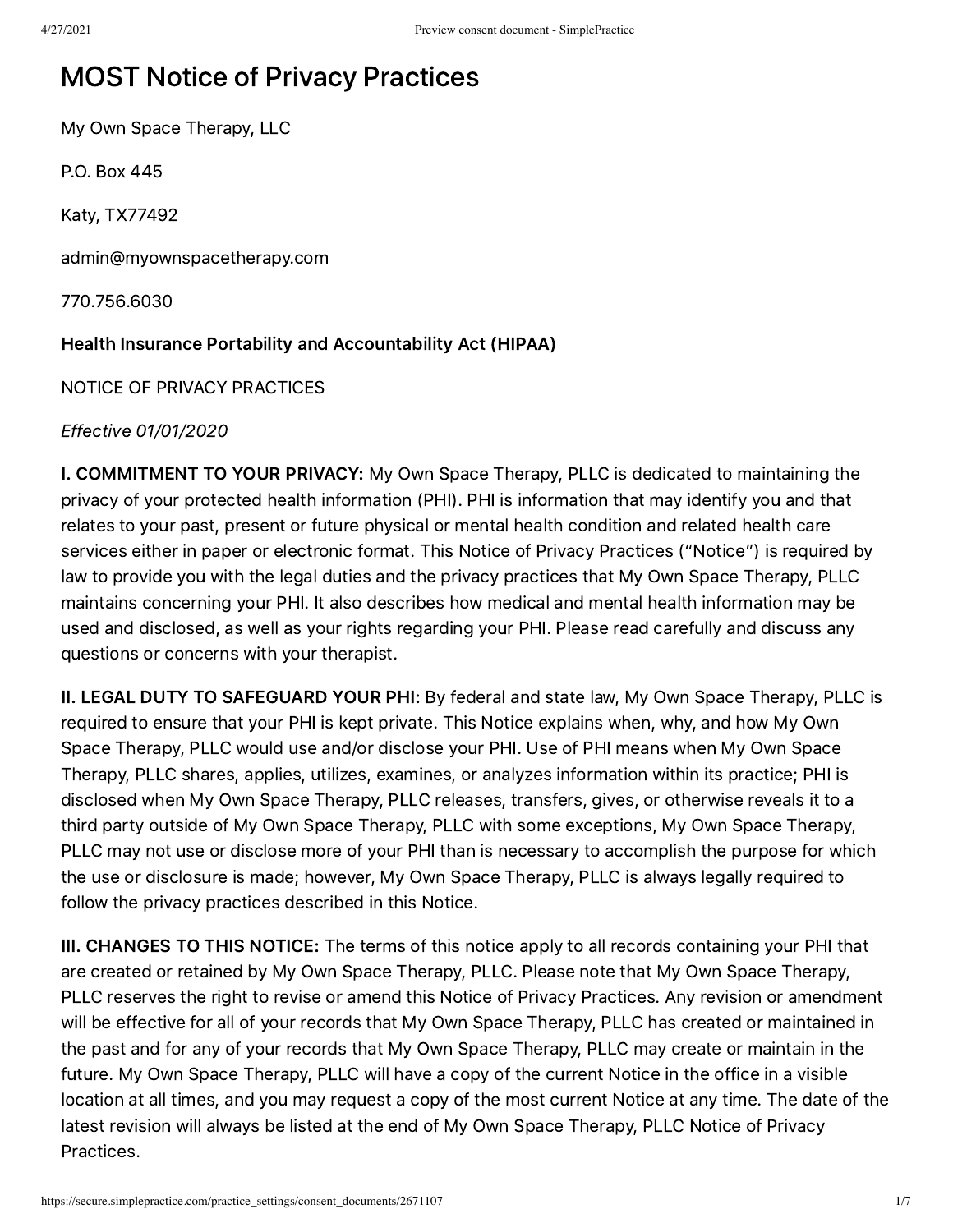page1image33002176

#### IV. HOW MY OWN SPACE THERAPY, PLLC MAY USE AND DISCLOSE YOUR PHI:

My Own Space Therapy, PLLC will not use or disclose your PHI without your written authorization, except as described in this Notice or as described in the

"Information, Authorization and Consent to Treatment" document. Below you will find the different categories of possible uses and disclosures with some examples.

1. For Treatment: My Own Space Therapy, PLLC may disclose your PHI to physicians, psychiatrists, psychologists, and other licensed health care providers who provide you with health care services or are; otherwise involved in your care. Example: If you are also seeing a psychiatrist for medication management, My Own Space Therapy, PLLC may disclose your PHI to her/him in order to coordinate your care. Except for in an emergency, My Own Space Therapy, PLLC will always ask for your authorization in writing prior to any such consultation.

2. For Health Care Operations: My Own Space Therapy, PLLC may disclose your PHI to facilitate the efficient and correct operation of its practice, improve your care, and contact you when necessary. Example: We use health information about you to manage your treatment and services.

3. To Obtain Payment for Treatment: My Own Space Therapy, PLLC may use and disclose your PHI to bill and collect payment for the treatment and services My Own Space Therapy, PLLC provided to you. Example: My Own Space Therapy, PLLC might send your PHI to your insurance company or managed health care plan in order to get payment for the health care services that have been provided to you. My Own Space Therapy, PLLC could also provide your PHI to billing companies, claims processing companies, and others that process health care claims for My Own Space Therapy, PLLC office if either you or your insurance carrier are not able to stay current with your account. In this latter instance, My Own Space Therapy, PLLC will always do its best to reconcile this with you first prior to involving any outside agency.

4. Employees and Business Associates: There may be instances where services are provided to My Own Space Therapy, PLLC by an employee or through contracts with third-party "business associates." Whenever an employee or business associate arrangement involves the use or disclosure of your PHI, My Own Space Therapy, PLLC will have a written contract that requires the employee or business associate to maintain the same high standards of safeguarding your privacy that is required of My Own Space Therapy, PLLC.

Note: This State and Federal law provides additional protection for certain types of health information, including alcohol or drug abuse, mental health and AIDS/HIV, and may limit whether and how My Own Space Therapy, PLLC may disclose information about you to others.

V. USE AND DISCLOSURE OF YOUR PHI IN CERTAIN SPECIAL CIRCUMSTANCES – My Own Space Therapy, PLLC may use and/or disclose your PHI without your consent or authorization for the following reasons: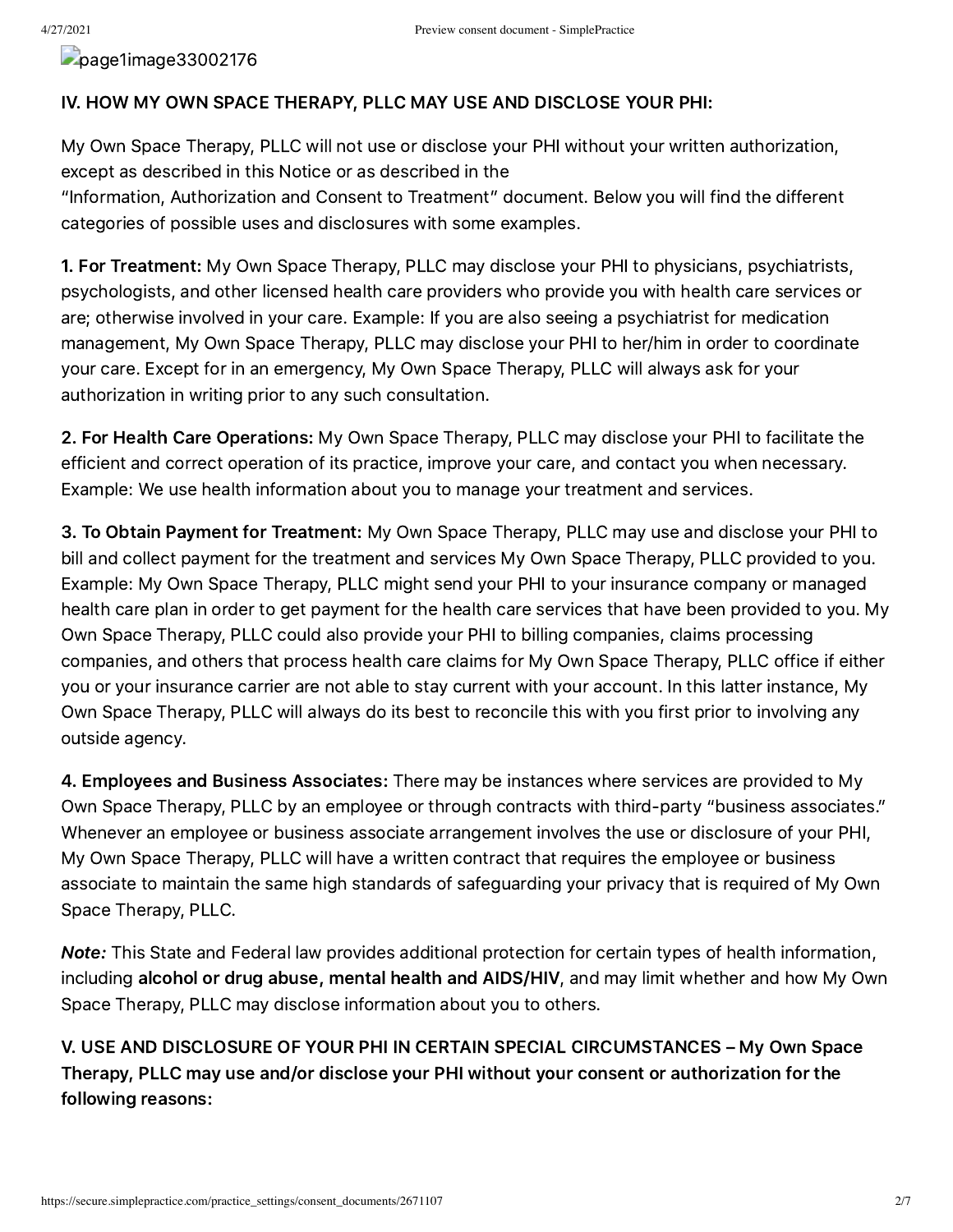1. Law Enforcement: Subject to certain conditions, My Own Space Therapy, PLLC may disclose your PHI when required by federal, state, or local law; judicial, board, or administrative proceedings; or, law enforcement. Example: My Own Space Therapy, PLLC may make a disclosure to the appropriate officials when a law requires My Own Space Therapy, PLLC to report information to government agencies, law enforcement personnel and/or in an administrative proceeding.

2. Lawsuits and Disputes: My Own Space Therapy, PLLC may disclose information about you to respond to a court or administrative order or a search warrant. My Own Space Therapy, PLLC may also disclose information if an arbitrator or arbitration panel compels disclosure, when arbitration is lawfully requested by either party, pursuant to subpoena duces tecum (e.g., a subpoena for mental health records) or any other provision authorizing disclosure in a proceeding before an arbitrator or arbitration panel. My Own Space Therapy, PLLC will only do this if efforts have been made to tell you about the request and you have been provided an opportunity to object or to obtain an appropriate court order protecting

the information requested.

3. Public Health Risks: My Own Space Therapy, PLLC may disclose your PHI to public health or legal authorities charged with preventing or controlling disease, injury, disability, to report births and deaths, and to notify persons who may have been exposed to a disease or at risk for getting or spreading a disease or condition.

4. Food and Drug Administration (FDA): My Own Space Therapy, PLLC may disclose to the FDA, or persons under the jurisdiction of the FDA, PHI relative to adverse events with respect to drugs, foods, supplements, products and product defects, or post marketing surveillance information to enable product recalls, repairs, or replacement.

5. Serious Threat to Health or Safety: My Own Space Therapy, PLLC may disclose your PHI if you are in such mental or emotional condition as to be dangerous to yourself or the person or property of others, and if My Own Space Therapy, PLLC determines in good faith that disclosure is necessary to prevent the threatened danger. Under these circumstances,

My Own Space Therapy, PLLC may provide PHI to law enforcement personnel or other persons able to prevent or mitigate such a serious threat to the health or safety of a person or the public.

6. Minors: If you are a minor (under 18 years of age), My Own Space Therapy, PLLC may be compelled to release certain types of information to your parents or guardian in accordance with applicable law.

7. Abuse and Neglect: My Own Space Therapy, PLLC may disclose PHI if mandated by the states of Arkansas, Georgia, or Texas child, elder, or dependent adult abuse and neglect reporting laws. Example: If My Own Space Therapy, PLLC has a reasonable suspicion of child abuse or neglect, My Own Space Therapy, PLLC will report this to the applicable state Department of Child and Family Services.

8. Coroners, Medical Examiners, and Funeral Directors: My Own Space Therapy, PLLC may release PHI about you to a coroner or medical examiner. This may be necessary, for example, to identify a deceased person, determine the cause of death or other duties as authorized by law. My Own Space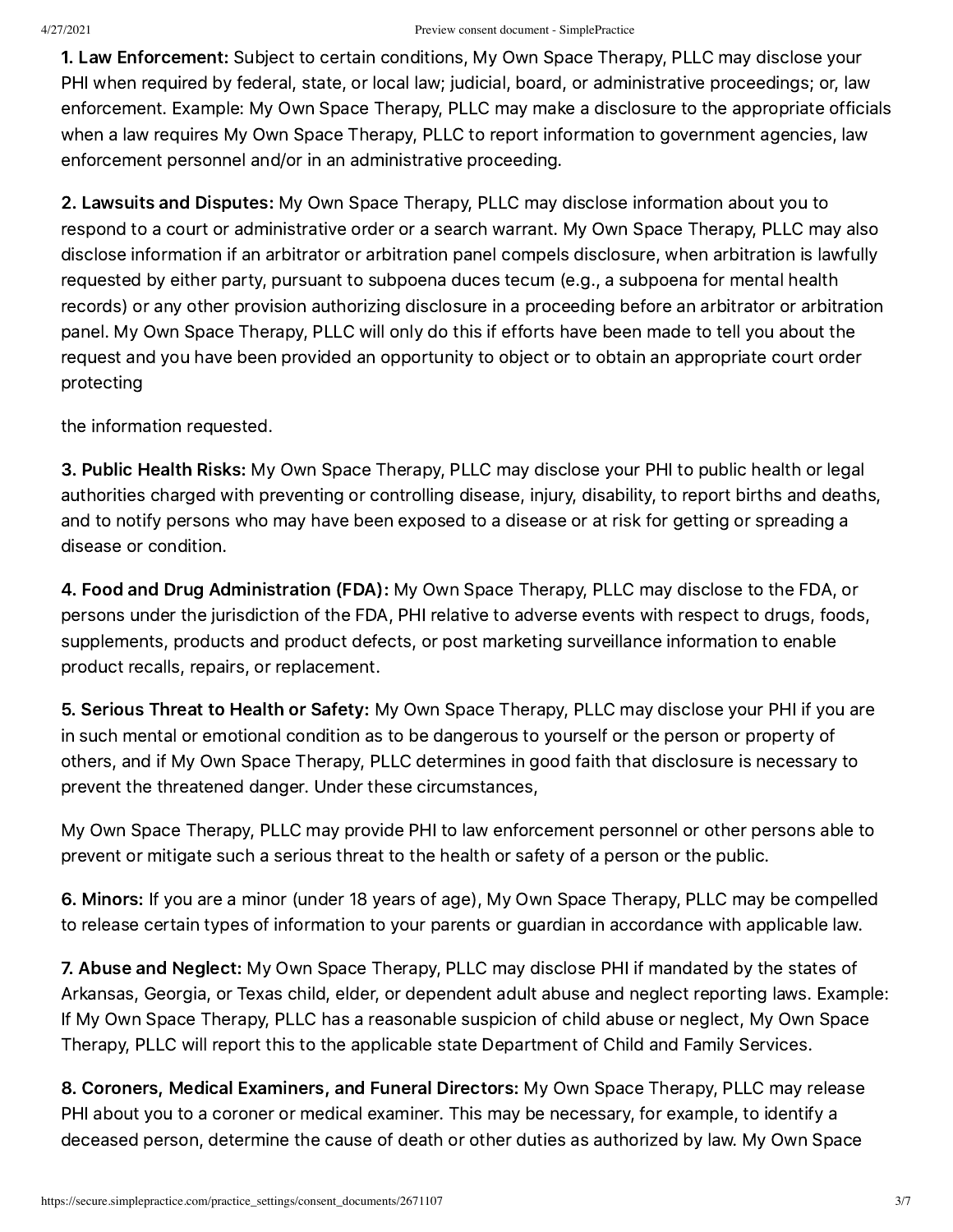Therapy, PLLC may also disclose PHI to funeral directors, consistent with applicable law, to carry out their duties.

9. Communications with Family, Friends, or Others: My Own Space Therapy, PLLC may release your PHI to the person you named in your Durable Power of Attorney for Health Care (if you have one), to a friend or family member who is your personal representative (i.e., empowered under state or other law to make health-related decisions for you), or any other person you identify, relevant to that person's involvement in your care or payment related to your care. In addition, My Own Space Therapy, PLLC may disclose your PHI to an entity assisting in disaster relief efforts so that your family can be notified about your condition.

10. Military and Veterans: If you are a member of the armed forces, My Own Space Therapy, PLLC may release PHI about you as required by military command authorities. My Own Space Therapy, PLLC may also release PHI about foreign military personnel to the appropriate military authority.

## 11. National Security, Protective Services for the President, and Intelligence Activities:

My Own Space Therapy, PLLC may release PHI about you to authorized federal officials so they may provide protection to the President, other authorized persons, or foreign heads of state, to conduct special investigations for intelligence, counterintelligence, and other national activities authorized by law.

12. Correctional Institutions: If you are or become an inmate of a correctional institution, My Own Space Therapy, PLLC may disclose PHI to the institution or its agents when necessary for your health or the health and safety of others.

13. For Research Purposes: In certain limited circumstances, My Own Space Therapy, PLLC may use information you have provided for medical/psychological research, but only with your written authorization. The only circumstance where written authorization would not be required would be if the information you have provided could be completely disguised in such a manner that you could not be identified, directly or through any identifiers linked to you. The research would also need to be approved by an institutional review board that has examined the research proposal and ascertained that the established protocols have been met to ensure the privacy of your information.

### 14. For Workers' Compensation Purposes:

My Own Space Therapy, PLLC may provide PHI in order to comply with Workers' Compensation or similar programs established by law.

15. Appointment Reminders: My Own Space Therapy, PLLC is permitted to contact you, without your prior authorization, to provide appointment reminders or information about alternative or other healthrelated benefits and services that you may need or that may be of interest to you.

16. Health Oversight Activities: My Own Space Therapy, PLLC may disclose health information to a health oversight agency for activities such as audits, investigations, inspections, or licensure of facilities. These activities are necessary for the government to monitor the health care system,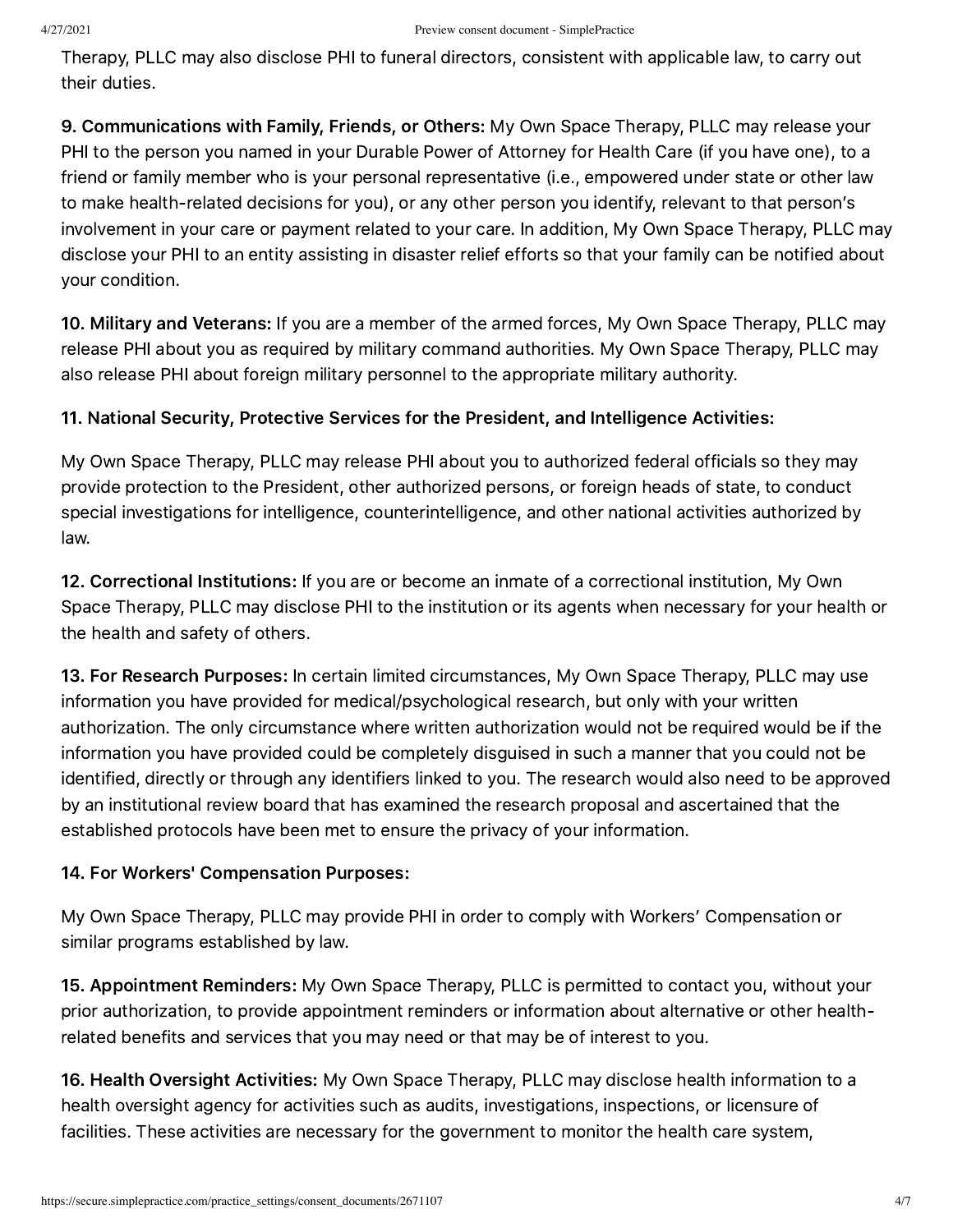government programs and compliance with laws. Example: When compelled by U.S. Secretary of Health and Human Services to investigate or assess My Own Space Therapy, PLLC's compliance with HIPAA regulations.

17. If Disclosure is Otherwise Specifically Required by Law.

18. In the Following Cases, My Own Space Therapy, PLLC Will Never Share Your Information Unless You Give Us Written Permission: Marketing purposes, sale of your information, most sharing of psychotherapy notes, and fundraising. If we contact you for fundraising efforts, you can tell us not to contact you again.

VI. Other Uses and Disclosures Require Your Prior Written Authorization: In any other situation not covered by this notice, My Own Space Therapy, PLLC will ask for your written authorization before using or disclosing medical information about you. If you chose to authorize use or disclosure, you can later revoke that authorization by notifying My Own Space Therapy, PLLC in writing of your decision. You understand that My Own Space Therapy, PLLC is unable to take back any disclosures it has already made with your permission, My Own Space Therapy, PLLC will continue to comply with laws that require certain disclosures, and My Own Space Therapy, PLLC is required to retain records of the care that its therapists have provided to you.

## VII. RIGHTS YOU HAVE REGARDING YOUR PHI:

1. The Right to See and Get Copies of Your PHI either in paper or electronic format: In general, you have the right to see your PHI that is in My Own Space Therapy, PLLC's possession, or to get copies of it; however, you must request it in writing. If My Own Space Therapy, PLLC does not have your PHI, but knows who does, you will be advised how you can get it. You will receive a response from My Own Space Therapy, PLLC within 30 days of receiving your written request. Under certain circumstances, My Own Space Therapy, PLLC may feel it must deny your request, but if it does, My Own Space Therapy, PLLC will give you, in writing, the reasons for the denial. My Own Space Therapy, PLLC will also explain your right to have its denial reviewed. If you ask for copies of your PHI, you will be charged a reasonable fee per page and the fees associated with supplies and postage. My Own Space Therapy, PLLC may see fit to provide you with a summary or explanation of the PHI, but only if you agree to it, as well as to the cost, in advance.

2. The Right to Request Limits on Uses and Disclosures of Your PHI: You have the right to ask that My Own Space Therapy, PLLC limit how it uses and discloses your PHI. While My Own Space Therapy, PLLC will consider your request, it is not legally bound to agree. If My Own Space Therapy, PLLC does agree to your request, it will put those limits in writing and abide by them except in emergency situations. If you pay for a service or health care item out-of-pocket in full, you can ask us not to share that information for the purpose of payment or our operations with your health insurer. You do not have the right to limit the uses and disclosures that My Own Space Therapy, PLLC is legally required or permitted to make.

3. The Right to Choose How My Own Space Therapy, PLLC Sends Your PHI to You: It is your right to ask that your PHI be sent to you at an alternate address (for example, sending information to your work address rather than your home address) or by an alternate method (for example, via email instead of by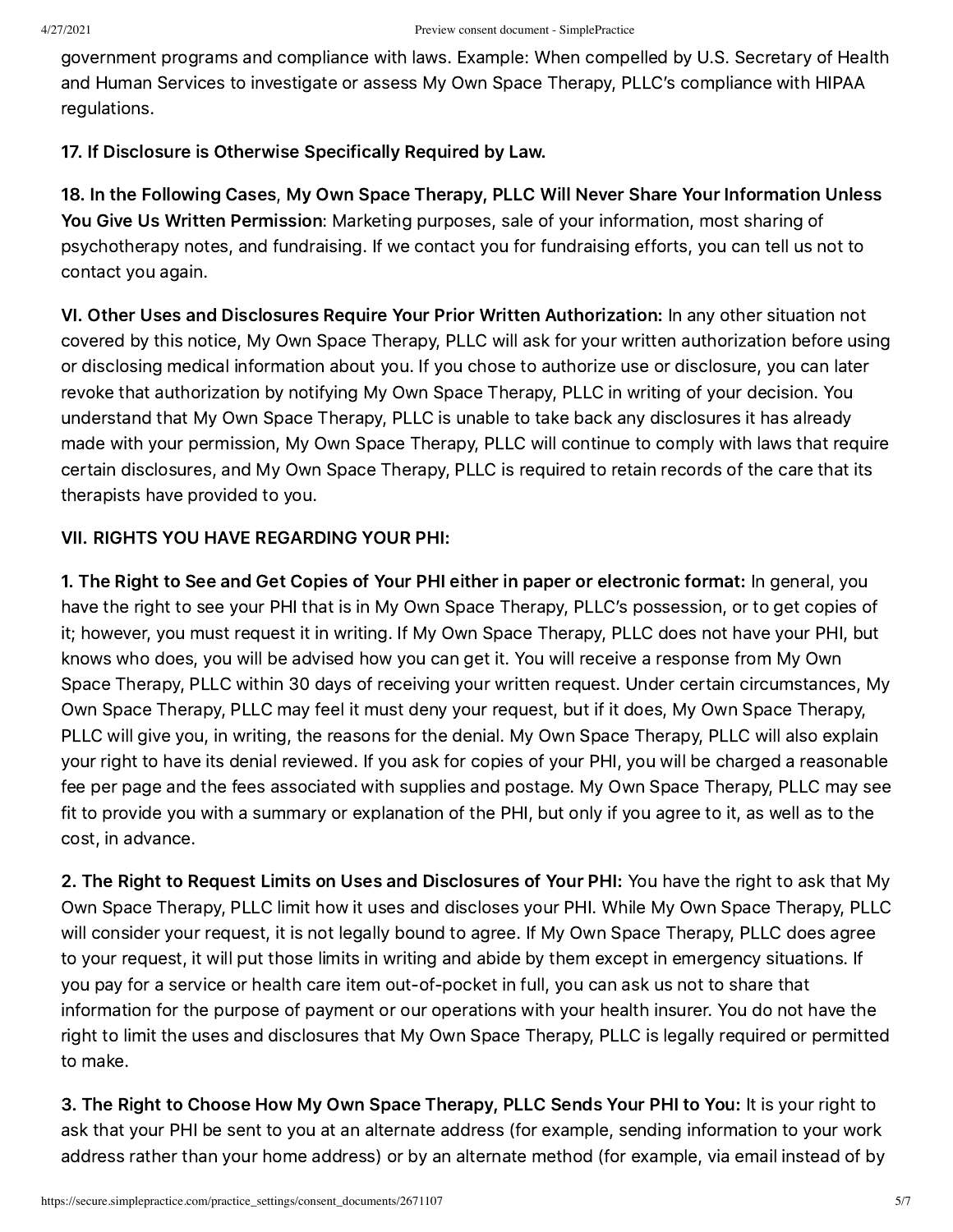regular mail). My Own Space Therapy, PLLC is obliged to agree to your request providing that it can give you the PHI, in the format you requested, without undue inconvenience.

4. The Right to Get a List of the Disclosures. You are entitled to a list of disclosures of your PHI that My Own Space Therapy, PLLC has made. The list will not include uses or disclosures to which you have specifically authorized (i.e., those for treatment, payment, or health care operations, sent directly to you, or to your family; neither will the list include disclosures made for national security purposes, or to corrections or law enforcement personnel. The request must be in writing and state the time period desired for the accounting, which must be less than a 6-year period and starting after April 14, 2003. My Own Space Therapy, PLLC will respond to your request for an accounting of disclosures within 60 days of receiving your request. The list will include the date of the disclosure, the recipient of the disclosure (including address, if known), a description of the information disclosed, and the reason for the disclosure. My Own Space Therapy, PLLC will provide the list to you at no cost, unless you make more than one request in the same year, in which case it will charge you a reasonable sum based on a set fee for each additional request.

5. The Right to Choose Someone to Act for You: If you have given someone medical power of attorney or if someone is your legal guardian, that person can exercise your rights and make choices about your health information. We will make sure the person has this authority and can act for you before we take any action.

6. The Right to Amend Your PHI: If you believe that there is some error in your PHI or that important information has been omitted, it is your right to request that My Own Space Therapy, PLLC correct the existing information or add the missing information. Your request and the reason for the request must be made in writing. You will receive a response within 60

days of My Own Space Therapy, PLLC's receipt of your request. My Own Space Therapy, PLLC may deny your request, in writing, if it finds that the PHI is: (a) correct and complete, (b) forbidden to be disclosed, (c) not part of its records, or (d) written by someone other than My Own Space Therapy, PLLC. Denial must be in writing and must state the reasons for the denial. It must also explain your right to file a written statement objecting to the denial. If you do not file a written objection, you still have the right to ask that your request and My Own Space Therapy, PLLC's denial will be attached to any future disclosures of your PHI. If My Own Space Therapy, PLLC approves your request, it will make the change(s) to your PHI. Additionally, My Own Space Therapy, PLLC will tell you that the changes have been made and will advise all others who need to know about the change(s) to your PHI.

6. The Right to Get This Notice by Email: You have the right to get this notice by email. You have the right to request a paper copy of it as well.

7. Submit all Written Requests: Submit to My Own Space Therapy, PLLC's Director and Privacy Officer at the email address listed on top of page one of this document.

VIII. COMPLAINTS: If you are concerned your privacy rights may have been violated, or if you object to a decision My Own Space Therapy, PLLC made about access to your PHI, you are entitled to file a complaint. You may also send a written complaint to the Secretary of the Department of Health and Human Services Office of Civil Rights. My Own Space Therapy, PLLC will provide you with the address. Under no circumstances will you be penalized or retaliated against for filing a complaint.